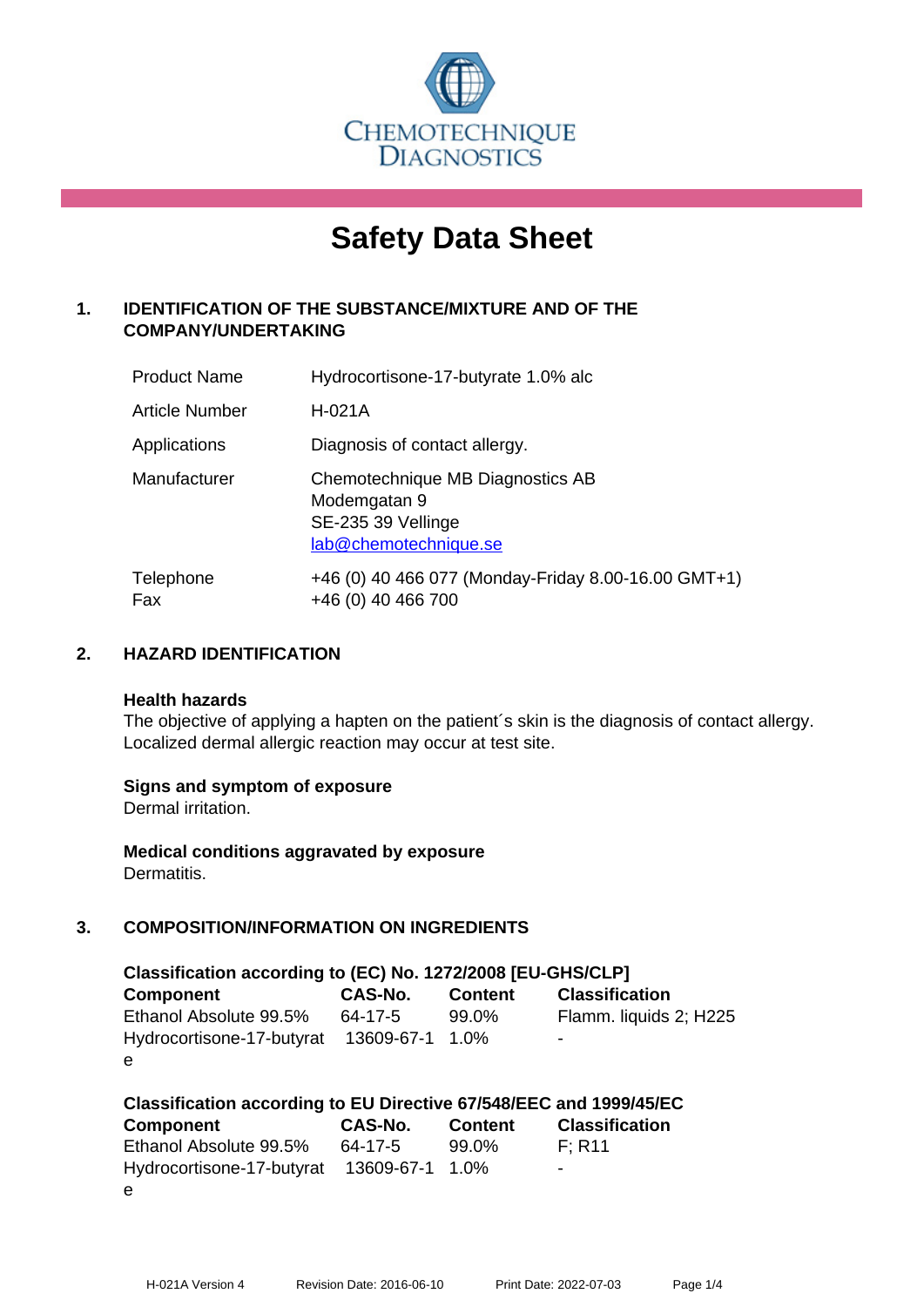## **4. FIRST AID MEASURES**

**Emergency and first aid procedures** Obtain medical attention.

## **5. FIRE-FIGHTING MEASURES\***

#### **Suitable extinguish media**

Water spray, foam, dry powder or CO2 powder

#### **Fire- and explosion risks**

Very flammable. Vapors can form explosive mixtures with air. The vapors are heavier than air and can spread along the ground.

#### **Fire extinguishing methods**

Containers in the vicinity of the fire should be moved or cooled down with water. Wear selfcontained respiratory protected device and fully protected suit at fire-fighting.

\*Data is shown for Ethanol Absolute only

# **6. ACCIDENTAL RELEASES MEASURES**

**Steps to be taken if material is released or spilled** Contain and place in a closed container.

# **7. HANDLING AND STORAGE**

**Precautions to be taken in handling and storage** Store dark at 5-8 C. Avoid extended exposure to light. Store in a well-sealed container. FOR EXTERNAL USE ONLY.

#### **8. EXPOSURE CONTROLS/PERSONAL PROTECTION**

**Respiratory protection** Not required.

**Ventilation** Local exhaust.

**Protective gloves** Disposal gloves.

**Eye protection** Not required with normal use.

#### **Work/Hygienic practices**

Wash hands after each use.

#### **9. PHYSICAL AND CHEMICAL PROPERTIES**

Odour **Odourless** 

Appearance Transparent colorless Liquid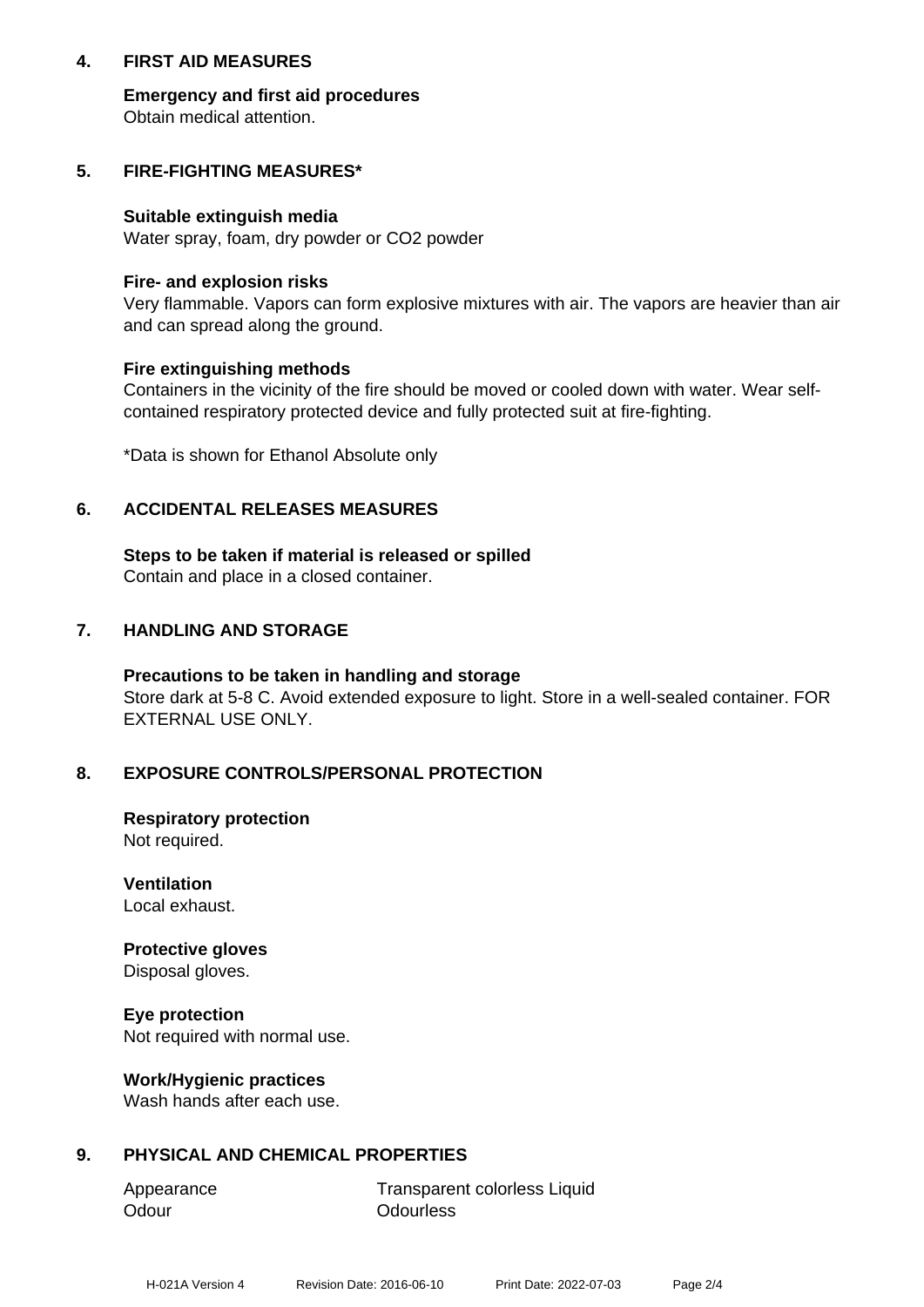| Relative density* | $0.79$ g/cm <sup>3</sup> |
|-------------------|--------------------------|
| Boiling point*    | 78.5°C                   |
| Flash point*      | $>12^{\circ}$ C          |
| Explosion limit*  | $3.5 - 15$ (vol-%)       |
| Vapour pressure*  | 5.9 kPa                  |

\*Data is shown for Ethanol Absolute only

# **10. STABILITY AND REACTIVITY**

## **Incompability**

May react with strong oxidizing agents.

# **Stability**

Stable at recommended storage conditions.

#### **Hazardous byproducts**

Combustion may generate CO, CO2 and other oxides.

**Hazardous polymerization**

Will not occur.

# **11. TOXICOLOGICAL INFORMATION**

No data available.

# **12. ECOLOGICAL INFORMATION**

No data available.

#### **13. DISPOSAL CONSIDERATIONS**

#### **Waste disposal method**

Comply with federal, state/provincial and local regulation.

# **14. TRANSPORT INFORMATION**

Not dangerous goods.

# **15. REGULATORY INFORMATION**

The classification is according to the latest editions of the EU lists, and extended by company and literature data.

## **16. OTHER INFORMATION**

#### **Text of H-statements and R-phrases mentioned in Section 3**

| Flamm. liquids 2 |                           | Flammable liquids (Category 2)     |          |  |
|------------------|---------------------------|------------------------------------|----------|--|
| H <sub>225</sub> |                           | Highly flammable liquid and vapour |          |  |
|                  |                           | Flammable                          |          |  |
| R <sub>11</sub>  |                           | Highly flammable                   |          |  |
| H-021A Version 4 | Revision Date: 2016-06-10 | Print Date: 2022-07-03             | Page 3/4 |  |